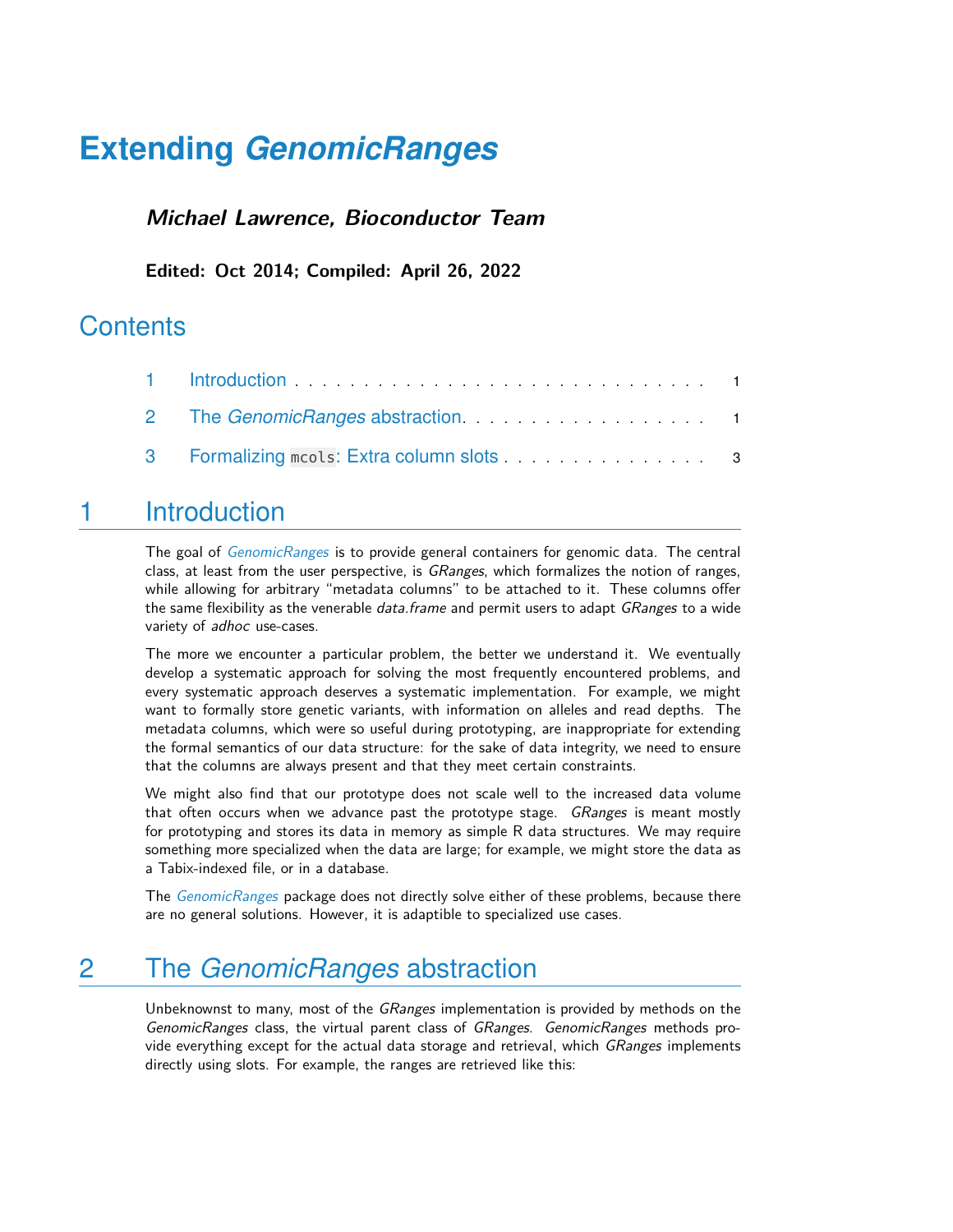```
> library(GenomicRanges)
> selectMethod(ranges, "GRanges")
Method Definition:
function (x, use.names = TRUE, use.mcols = FALSE, ...)
{
    .local <- function (x, use.names = TRUE, use.mcols = FALSE)
    {
        if (!isTRUEorFALSE(use.names))
            stop(wmsg("'use.names' must be TRUE or FALSE"))
        if (!isTRUEorFALSE(use.mcols))
            stop(wmsg("'use.mcols' must be TRUE or FALSE"))
        ans <- updateObject(x@ranges, check = FALSE)
        if (!use.names)
            names(ans) <- NULL
        if (use.mcols)
            mcols(ans) <- mcols(x, use.names = FALSE)
        ans
    }
    .local(x, use.names, use.mcols, ...)
}
<bytecode: 0x56246d99ad50>
<environment: namespace:GenomicRanges>
Signatures:
        x
target "GRanges"
defined "GRanges"
```
An alternative implementation is *DelegatingGenomicRanges*, which stores all of its data in a delegate GenomicRanges object:

```
> selectMethod(ranges, "DelegatingGenomicRanges")
Method Definition:
function (x, use.names = TRUE, use.mcols = FALSE, ...)
ranges(x@delegate, ...)
<bytecode: 0x56246d99d728>
<environment: namespace:GenomicRanges>
Signatures:
        x
target "DelegatingGenomicRanges"
defined "DelegatingGenomicRanges"
```
This abstraction enables us to pursue more efficient implementations for particular tasks. One example is GNCList, which is indexed for fast range queries, we expose here:

```
> getSlots("GNCList")["granges"]
  granges
```